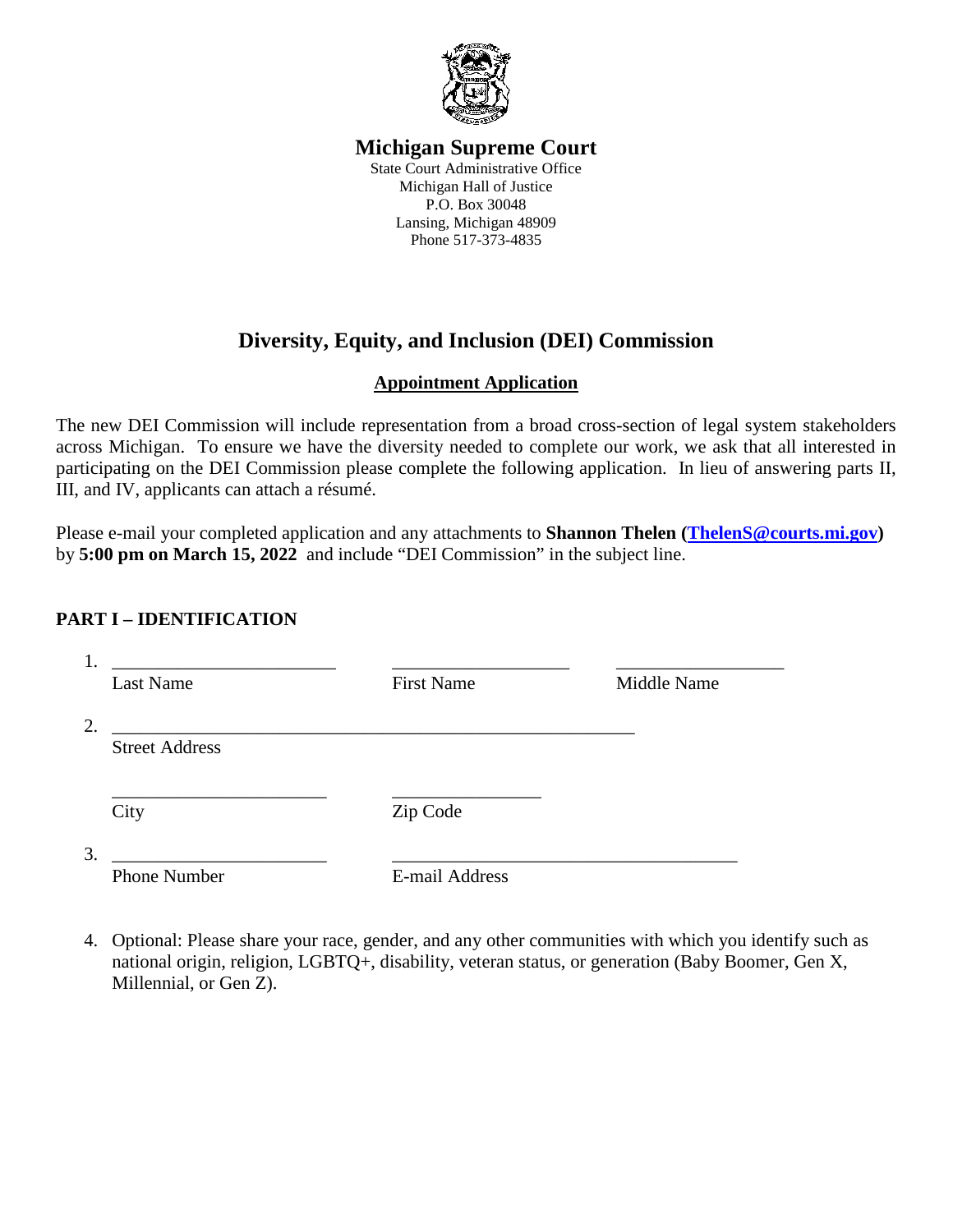#### **PART II – EDUCATIONAL BACKGROUND**

Please list your educational background and, if applicable, any degrees you have earned.

## **PART III – JUDICIAL EXPERIENCE** *(complete only if current or former judge)*

Please answer the following questions regarding your judicial experience.

1. Current and Previous Judgeships

| Court                                                               |
|---------------------------------------------------------------------|
|                                                                     |
| Court                                                               |
| 2. Current or previous experience as Chief Judge? $\Box$ YES $\Box$ |

3. Describe your current docket and, if applicable, previous dockets you presided over during your judicial tenure.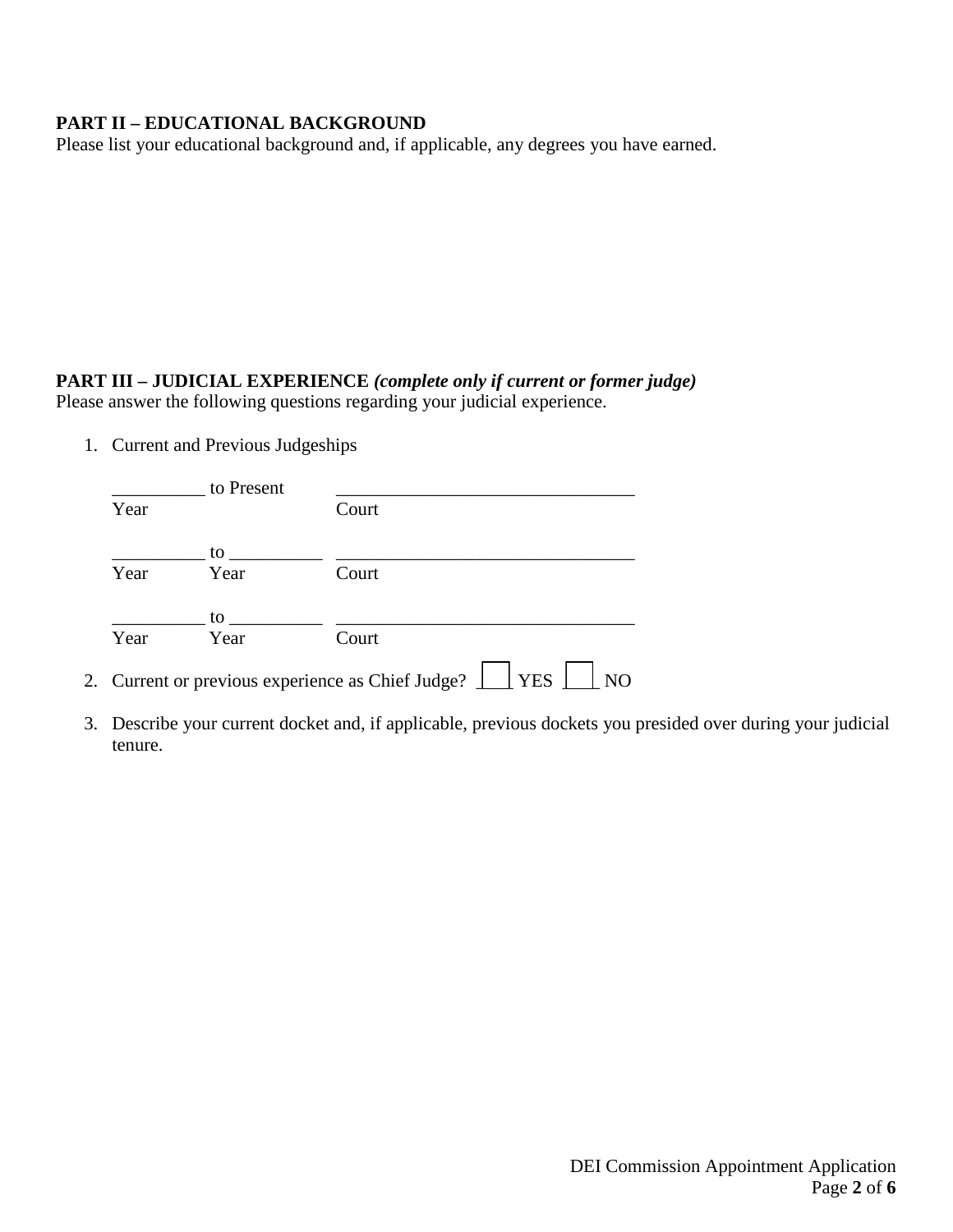#### **PART IV – EMPLOYMENT HISTORY**

List in reverse chronological order your current and past employment for the past ten years. You may also list other jobs if you think relevant to your application. Please include employer, job title, years worked in that job, and a brief description. Judicial applicants should provide additional employment history in this section.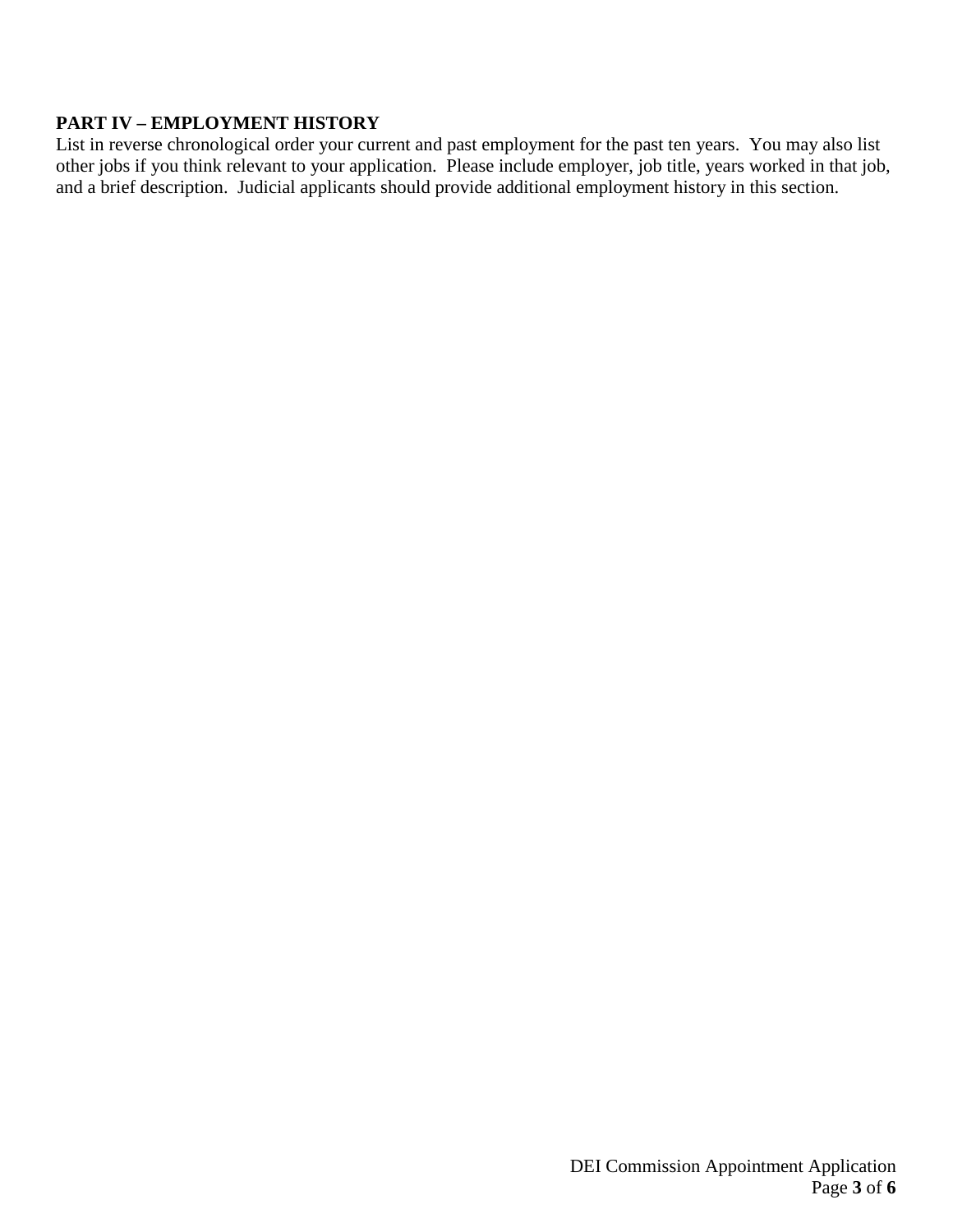#### **PART V – DIVERSITY, EQUITY, AND INCLUSION (DEI) COMMISSION**

1. Why do you want to be on the DEI Commission?

2. Please describe your most significant experience working on DEI issues. Why were these experiences significant to you? If you have not directly worked on DEI issues in the past, what learning and education opportunities have you engaged in on these issues?

3. Have you participated in continuing education on diversity, equity, or inclusion related issues?

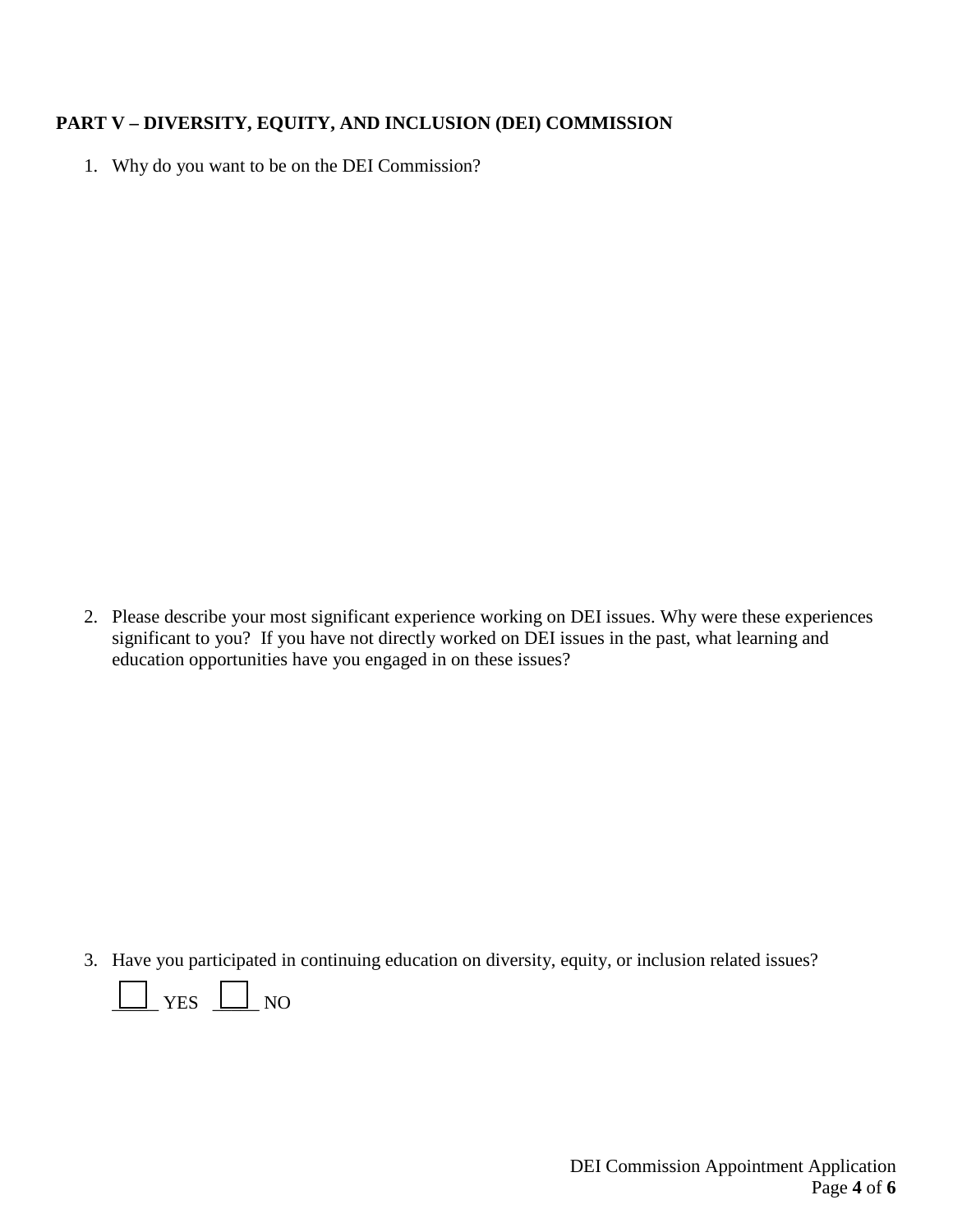4. Please describe what you believe a diverse, equitable, and inclusive judicial system looks like in Michigan. – OR – Briefly explain what diversity, equity, and inclusion mean to you.

5. After reading the stated purpose and goals of the DEI Commission contained in Administrative Order 2022-1, what do you think are some of the issues that the DEI Commission should consider and why?

6. How do you implement diversity, equity, and inclusion practices in your professional and personal life?